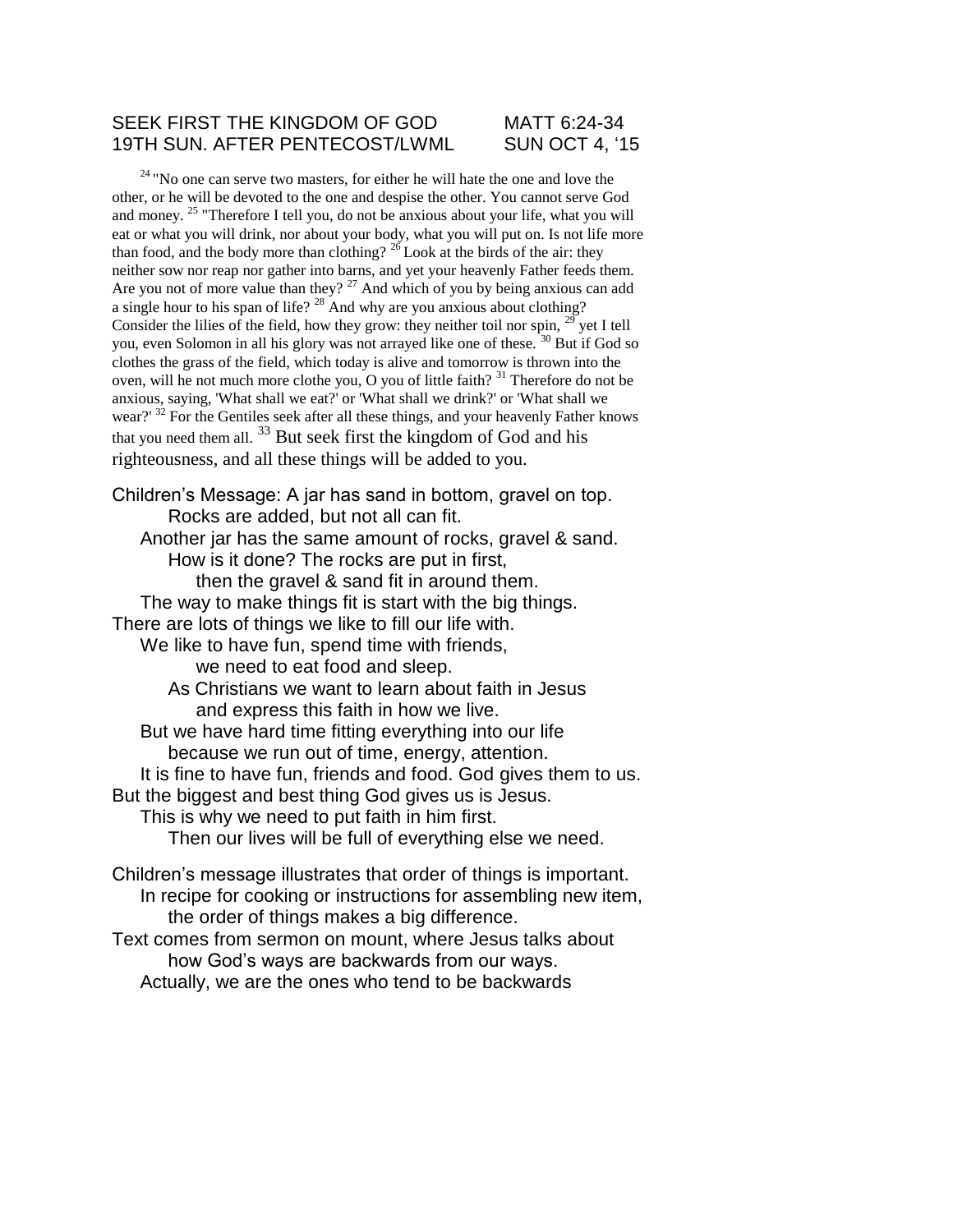Today's other readings refer to creation, when God did things in order, in order to make an orderly creation. But things became disorderly when Adam and Eve decided not to do things God's way but their own way. like little children insisting on dressing themselves, they got everything inside out and backwards. Now, because humans are fallen, upside down, we tend to see things backwards, especially when we look at God. People think being good is what makes God love us rather than that God's love for us is what makes us good. People think they are saved by choosing to believe in God rather than by God's choosing them and giving faith. People think God promises to give whatever they pray for rather than praying for what God promises to give. Text reminds us God gives us many wonderful gifts. Problem we can have in our homes is, more things we have, the bigger mess it is when things become disorderly. It is both a practical and a spiritual problem.

As I was studying text, I happened to read article by Peter Lee, Presbyterian prof at sem in Washington DC: "Consider this thought: a strategic method of Satan in America is to engage in a "silent war," one that is so subtle that the church can easily forget its true nature and the identity of their true enemy. In other words, one way in which the evil one persecutes the church in American is by *not persecuting the church in America!* Allow the American dream of prosperity dominate the values of the average Christian. Provide a way so that they indeed achieve success as the result of their years of education, hard work, and countless hours spent in their professional area of expertise. Their success is not seen as a blessing that results from the *Lord's sacrifice*, but a result of *their own sacrifice*. Then give them a craving for more success that can only come by working even harder. Let them focus on these things as the goal of their lives and lose focus on the central doctrines of grace. Let them lose perspective of the greater homeland that awaits them (Heb. 11:10, 16) and become more interested in their own domestic concerns (Hag. 1:4). Notice how God is slowly yet methodically removed from the consciousness of the church. At best, He is viewed as the means to a greater end – which is by definition idolatry. At worst, He is effectively absent in the daily life of the Christian. God is not given any recognition for the blessed life that we have. Satan has achieved his goal—sever the individual from the reality of God in life and lull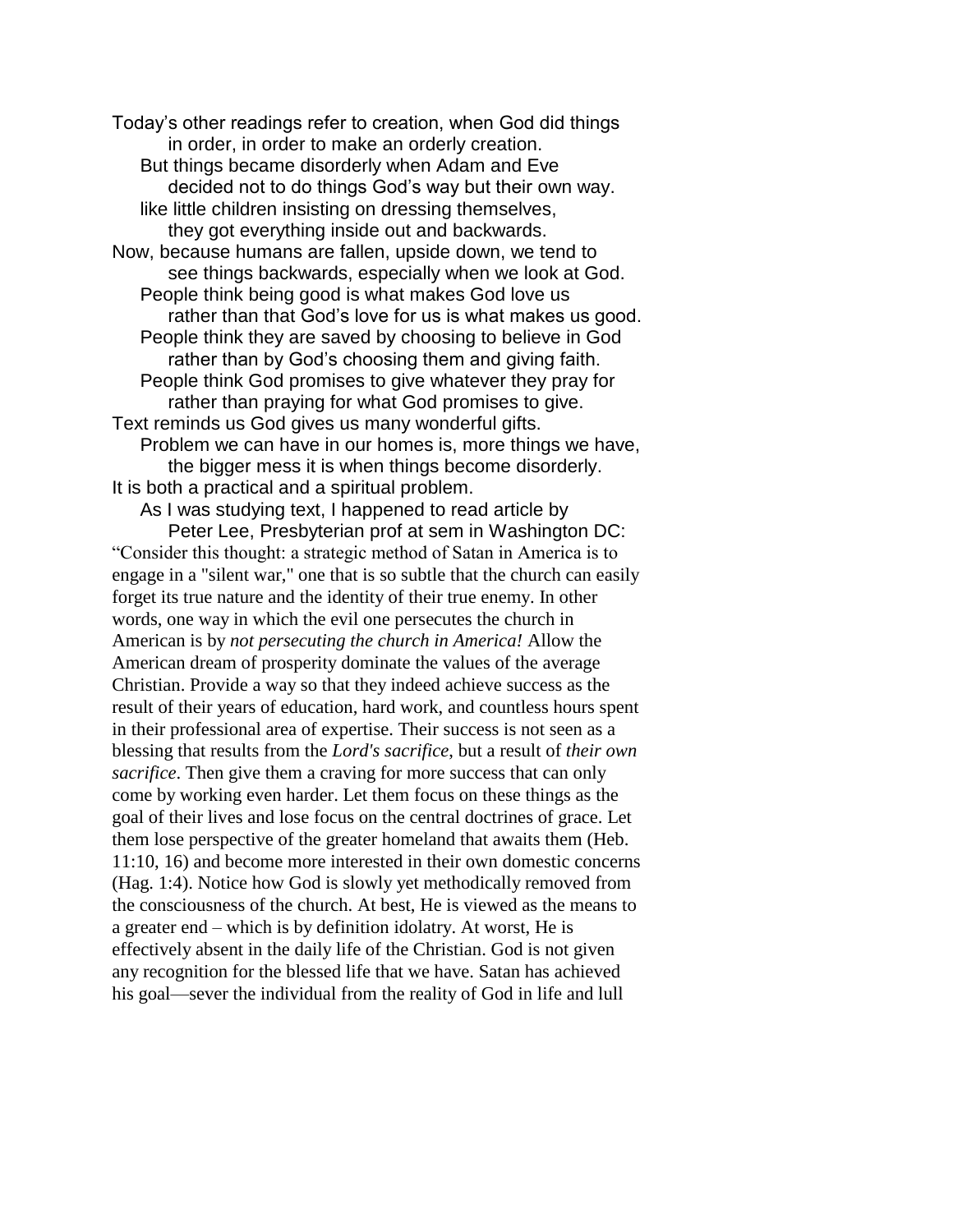the church into a state of complacency—and he has done so passively and silently.

This article, like text, highlights two related problems, both what we think we have to take care of and what we think is taking care of us.

## WE CAN BE SLAVES OF THINGS MEANT TO SERVE WE WANT INSTEAD TO SERVE GOD'S KINGDOM WE ARE PROVIDED FOR BY GOD IN HIS KINGDOM

## WE CAN BE SLAVES OF THINGS MEANT TO SERVE

 $24$  "No one can serve two masters, for either he will hate the one and love the other, or he will be devoted to the one and despise the other. You cannot serve God and money.

 $25$  "Therefore I tell you, do not be anxious about your life, what you will eat or what you will drink, nor about your body, what you will put on. Is not life more than food, and the body more than clothing?  $^{26}$ 

Jesus first spoke these words to poor Galilean peasants who had reason to worry about tomorrows food or clothing because they barely had enough for today. Now that we have insurance, welfare, social security, retirement plans, etc., we should be much more worry free.

We have first world problems. We say..

"what shall we wear?" because closet is so full, can't decide. "what shall we eat?" because refrigerator and cupboards are full of things we already had just yesterday.

We in our culture may feel even more stressed than back then. In that day people worked from sunup to sundown and farmers plowed with animals that go only go so long. before they had to stop to rest them.

Now we have electric lights so we can work 24 hours. and work with machines that never stop. What progress! At first may seem first verse: "no one can serve two masters"

doesn't fit with rest of text, but Jesus words,

"Therefore, is say to you," tells us it does.

The point is we easily become slaves to the things we have. We think we have pets but they think they have us.

Do you take dog for walk or does he tug leash, take you? We may start out one way and end up other way. Cell phones set us free from cords that tie us to the wall but now people are more tied than ever to their phones.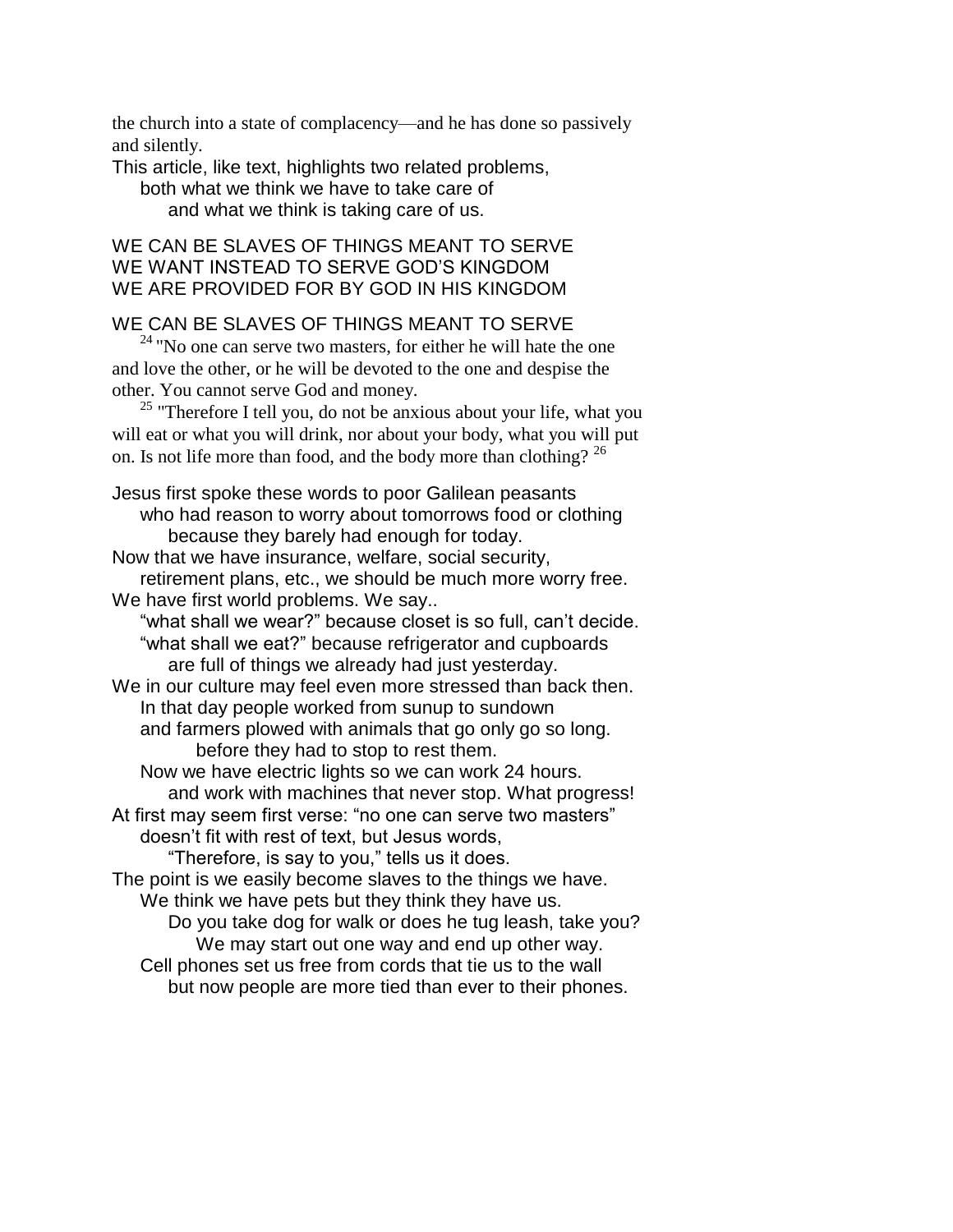Big beautiful house full of wonderful things can mean we are slaves to mortgage & credit card bill. All of these things we enjoy can use up our time, money, energy so that we don't really enjoy what we have but it keeps us from what we may say we really want to do. WE WANT INSTEAD TO SERVE GOD'S KINGDOM <sup>33</sup> But seek first the kingdom of God and his righteousness, When Jesus tells a parable of the kingdom of God which he says is like sower who goes out to sow seed, he says seed that fell among thorns is like people for whom cares of world keep them from being fruitful. As we celebrate Lutheran Women's Missionary League Sunday we are reminded that like these women, we want to be fruitful in God's kingdom. Instead of being consumed by concern for our food & clothing LWML women are concerned about the needs of others. Just this last week, I was made more aware of all the things LWML women do in our congregation. When we have refreshments after the service, when there are meals before evening Advent & Lent worship that is organized by women of LWML. People in hospital get cards, Baptized children get birthday cards, sent by women of the LWML. Who sees that children's Bible busy bags are ready to use and straightens up in nursery? It the LWML. These kinds of things also happen on a world wide scale through projects that meet both physical and spiritual needs. Point is not that you have to be part of LWML to do these things but that all of us can seek ways to serve in God's kingdom, look around and see things that can be done. This includes not just things we do with our hands but opportunities to build up the kingdom with our words, speaking to people who need a word of gospel to encourage them or to introduce them to Jesus. But here it is easy to start getting worried again. I don't know what to do. Needs are so great, what can I do. What shall I do? What shall I say? This is when we must understand that seeking God's kingdom is not just looking for right things for us to be doing if God is truly our king who deserves our full devotion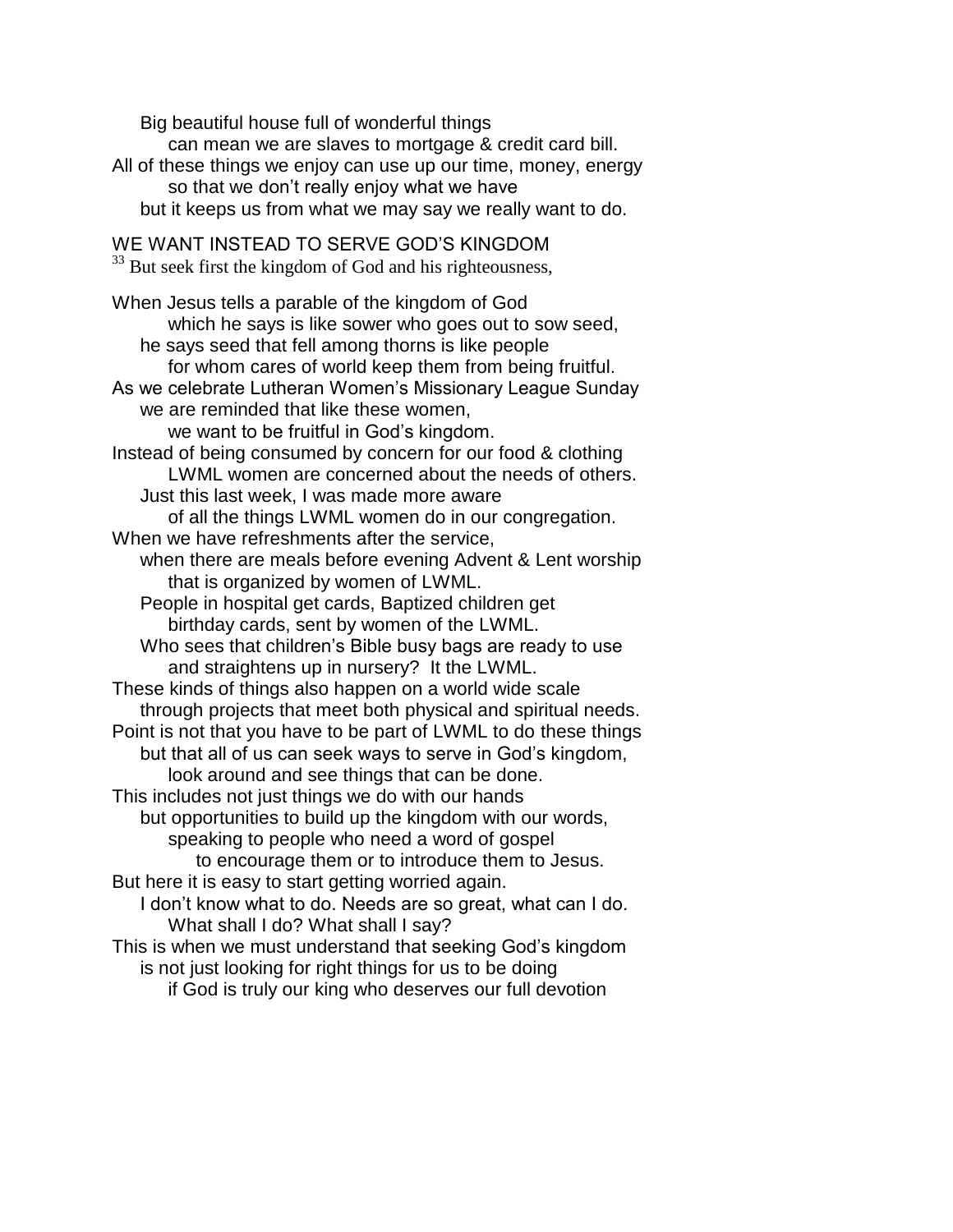but looking to see what God is doing for us since he is our king on whom everything depends. What are we working for and who are we working for? If you are self employed, you are free from working for boss. But now there is no vacation and no day off because day without work is day without pay. But being in God's kingdom means we are not self-employed.

# WE ARE PROVIDED FOR BY GOD IN HIS KINGDOM

<sup>28</sup> And why are you anxious about clothing? Consider the lilies of the field, how they grow: they neither toil nor spin,  $^{29}$  yet I tell you, even Solomon in all his glory was not arrayed like one of these.  $30$  But if God so clothes the grass of the field, which today is alive and tomorrow is thrown into the oven, will he not much more clothe you, O you of little faith? <sup>31</sup> Therefore do not be anxious, saying, 'What shall we eat?' or 'What shall we drink?' or 'What shall we wear?'  $32$  For the Gentiles seek after all these things, and your heavenly Father knows that you need them all.<sup>33</sup> But seek first the kingdom of God and his righteousness, and all these things will be added to you.

#### Jesus mentions Solomon and his glory.

Why did Solomon have what he had? because he sought so hard to get it? No. It is because when God asked what he wanted, he asked for wisdom to take good care of God's people. And God said he would give him this and the rest as well. Jesus' isn't saying things like food & clothing are unimportant. They are important to God. He knows we need them and so he promises to provide them. But why does God so lovingly provide them, and why is it so important for us to know he is one who provides? It is so that we will learn, "Man does not live on bread alone but on every word that comes from the mouth of God." Second reading from Hebrews 1 point out Jesus upholds universe God created by word of his power. God's word is even more important to us than daily food because we are more important to God than grass that is alive just for today and then thrown into the fire. God wants us to be alive not just today but forever and not to be thrown into the fire of hell. This is why God has given us his word of gospel about the Word made flesh, Jesus